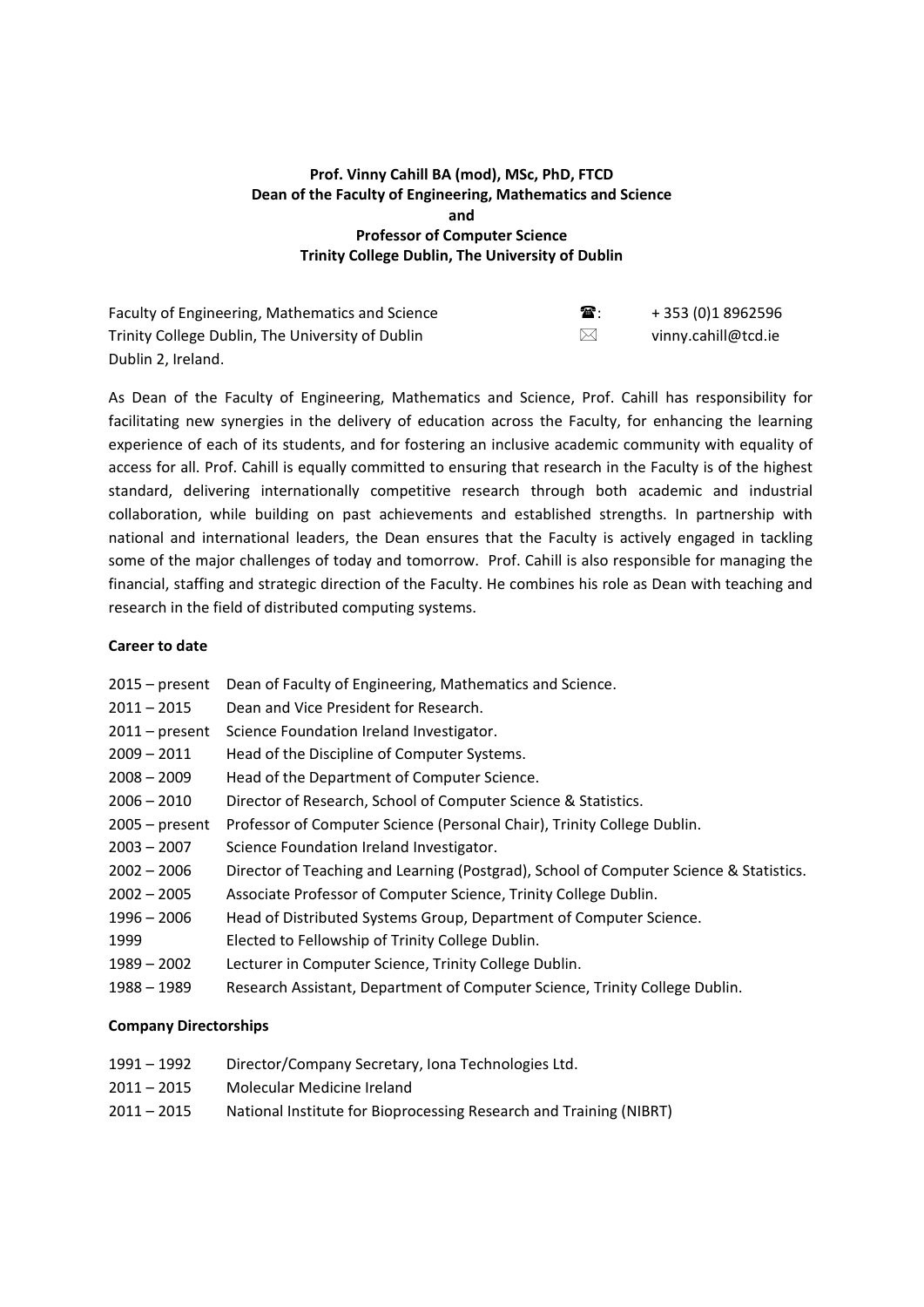2012 – 2015 Science Gallery International Ltd. 2013 – 2015 HEANet Ltd.

#### **University leadership**

As Dean and Vice President for Research at Trinity College Dublin for four years, Prof. Cahill had responsibility for coordinating and overseeing the University's research, innovation, technology transfer, and entrepreneurship strategies. In this role he represented the full spectrum of research in the University within the National and International academic and research communities and with diverse stakeholders including Governments, funding agencies and the public.

Prof. Cahill has been a particular champion of multidisciplinary research embracing collaboration between colleagues from the arts, humanities, social sciences, engineering, science and health sciences. He coordinated the development of Trinity's research strategy around the identification and development of a set of research 'themes' characterized by the existence of a critical mass of scholars within Trinity who are working collaboratively in these fields and which have the potential for significant research achievements as well as economic, social and/or cultural impact. These themes range from those address emerging societal challenges including ageing, urbanization and sustainability to those addressing broad areas of research including immunology and infection, creative arts practice, or manuscript, book & print cultures.

He was a principal architect of Trinity's strategy for Innovation and Entrepreneurship which is founded on an approach to education and research that is intend to allow creativity and innovation to flourish in the University while recognizing the many guises under which innovation and entrepreneurship may appear (for example scientific, technological, commercial, social, creative, and/or cultural).

Prof. Cahill also oversaw the implementation of a new framework for promotion of good research practice, including a new system of governance for research ethics approval and promotion of research integrity, within the University. He has also led the successful implementation of the University's research funding diversification and industry engagement strategies.

# **Research leadership**

Prof. Cahill's research activities address many aspects of distributed systems, in particular, middleware and programming models for ubiquitous and mobile computing with application to smart cities and intelligent transportation systems. In the past, he worked extensively on middleware and programming models for distributed object computing.

His research has led to contributions in a number of areas including distributed systems, distributed object computing, middleware, reflection, and mobile and ubiquitous computing. His early research activities contributed to the formation of a successful campus company, Iona Technologies, in the area of distributed object computing. These and subsequent research activities have produced a number of innovative software systems as well as over 150 peer-reviewed publications including books, journal articles, conference‐associated publications and book chapters. He has been invited to serve as guest